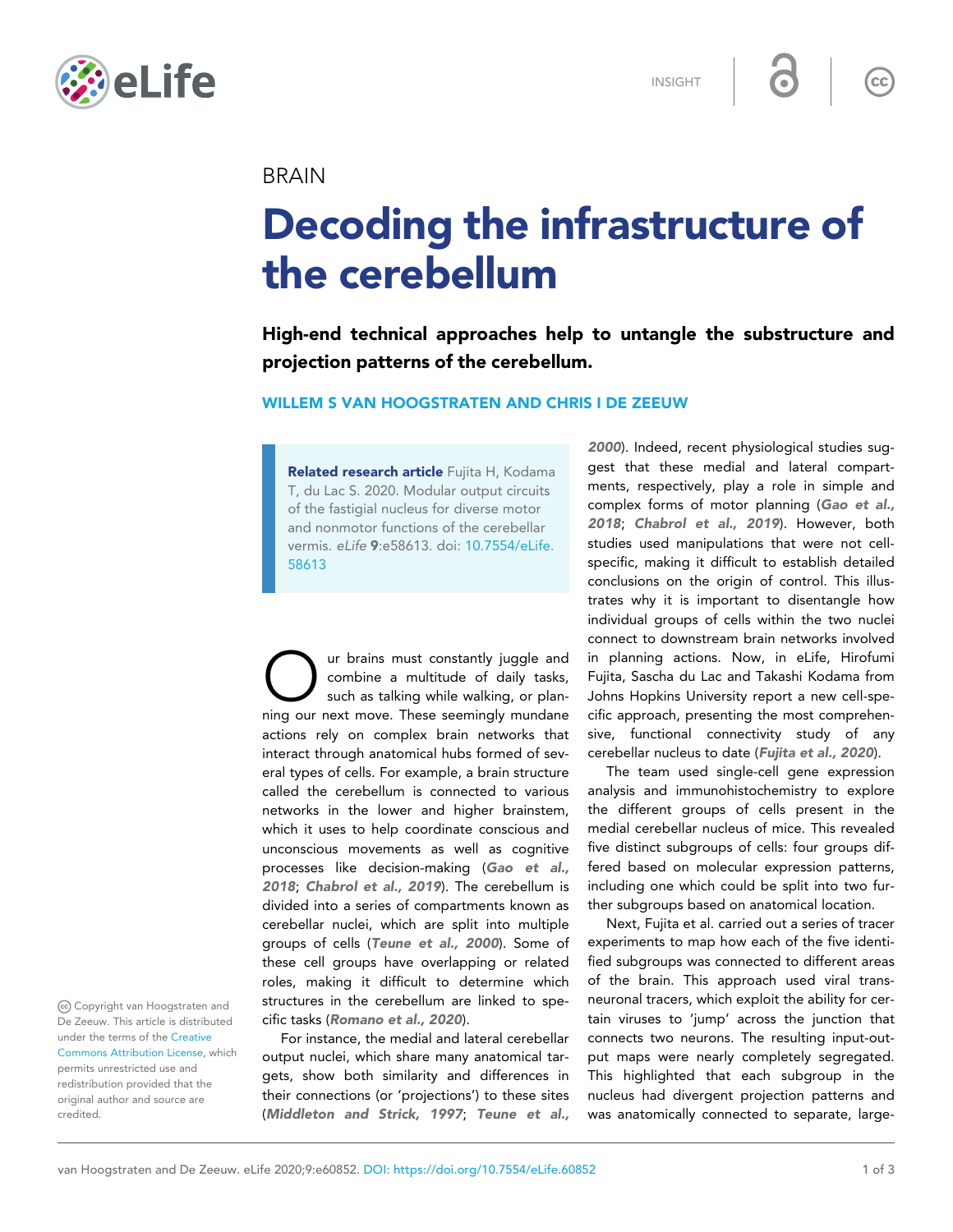<span id="page-1-0"></span>

Figure 1. Mapping the substructures and projections of the medial and lateral cerebellar nuclei. Five different cell groups can be identified in the medial cerebellar nucleus (left). Each projects to a specific downstream network of targets, which serve a set of related functions (bottom panel). For example, cells that project to the zona incerta (ZI; blue pathway) help control orientation, while cells that project to the nucleus reticularis gigantocellularis (NRG; yellow pathway) are involved in regulating posture. The projections highlighted here form only a small part of the actual elaborate networks shown by Fujita and colleagues. This approach could also be used to elucidate pathway-specific cell groups in the lateral cerebellar nucleus (right). This compartment presumably projects to similar parts of the cerebral cortex (dashed lines) through different hubs that probably serve higher cognitive functions. This illustrates how the medial and lateral cerebellum might complement each other, targeting similar, but distinct hubs that relay signals to partially overlapping areas in the brain. The cortex is shown in light orange, the cerebellum in dark orange, the brainstem in mustard and the thalamus (Thal) in light brown. CL refers to the centrolateral nucleus of the thalamus, PB to the parabrachial nucleus, VM to the ventromedial nucleus of the thalamus, and VII to the facial motor nucleus.

Image credit: Chris I. De Zeeuw, Willem S. van Hoogstraten and Valentina Riguccini (CC BY 4.0).

scale networks that play different roles in voluntary or involuntary 'autonomic' functions (Figure 1). The constitution of these networks suggest that some may be predisposed to transmit fast signals, while others transmit signals more slowly. This is a crucial step for understanding how different cell groups in the medial nucleus may play specific roles, and how they may work together to integrate different types of responses ([Romano et al., 2020](#page-2-0)).

There are, however, potential caveats associated with the individual high-end technical methods harnessed in this study. For example, the approaches used to genetically engineer the labels used in the viral transneuronal tracing experiments may allow some neurons to be tagged by accident, and for brain cells to be misidentified as being part of the output net-work the nucleus connects to ([Sjulson et al.,](#page-2-0) [2016](#page-2-0); [Song and Palmiter, 2018](#page-2-0); [Zingg et al.,](#page-2-0) [2017](#page-2-0)). It was therefore reassuring that Fujita

et al. used multiple approaches to confirm their major high-tech observations, and that they only reported projections previously identified by conventional tracing. These decisions reduced the likelihood of false-positive interpretations – that is, incorrectly reporting neurons as belonging to the network.

Similarly, further experiments could also be conducted to avoid potential false-negative labelling – failing to report neurons which connect to subgroups in the medial cerebellar nucleus. In particular, it could be worthwhile to dedicate another line of transneuronal tracing experiments to the hubs in the rest of the brain that the medial cerebellar cell groups connect to. These downstream nuclei display widespread connectivity to other parts of the brain, suggesting that specific cell groups in the medial cerebellar nucleus connect to other networks through particular second-order neurons in these hubs ([Wang et al., 2020](#page-2-0)).